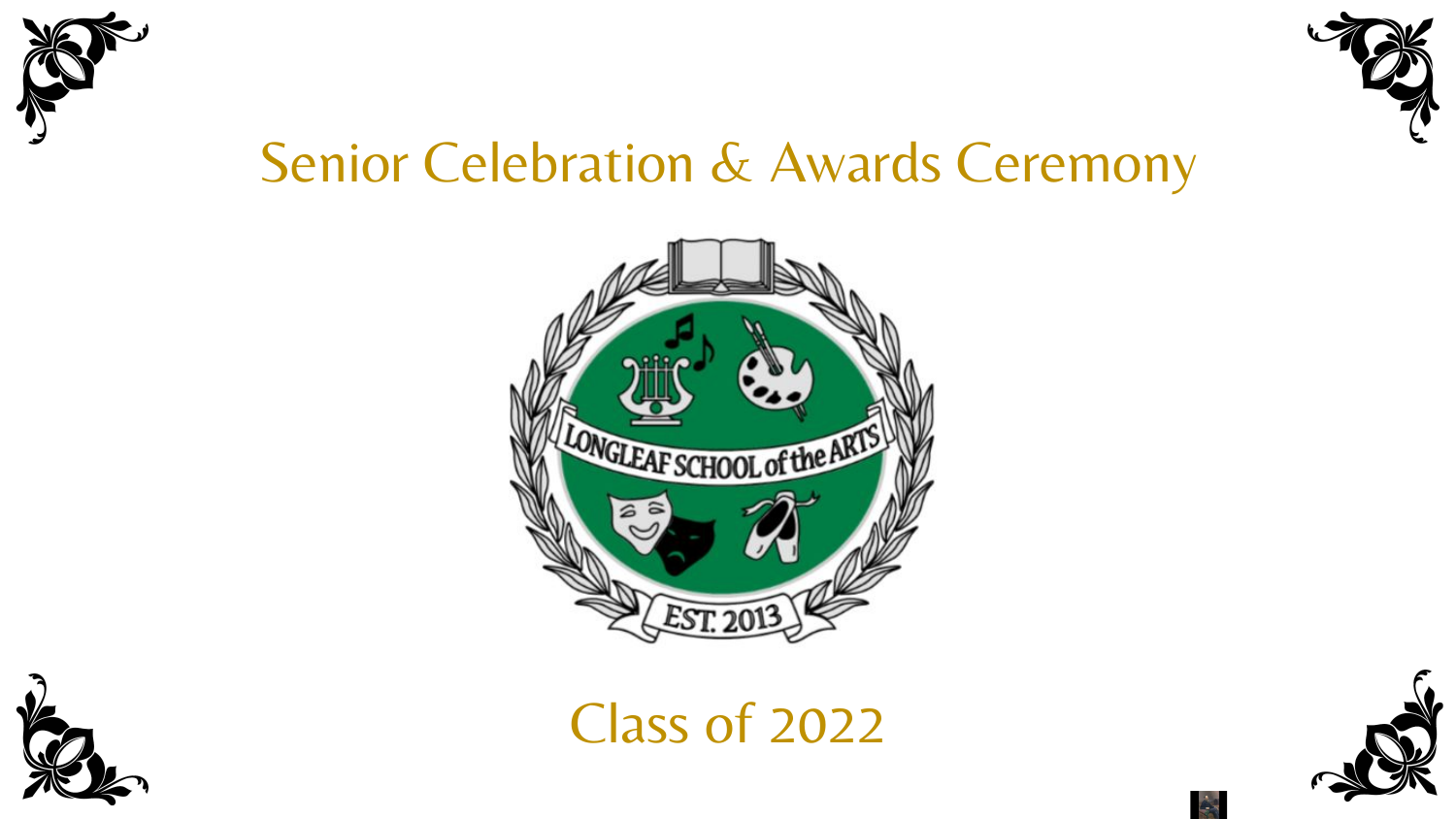

#### Longleaf School of the Arts Presents: 2022 Senior Celebration and Awards Ceremony

Prelude The Team and the Mondeau" Jean Joseph Mouret/arr. Leidig

University of NC Standards of Excellence Mrs. Williams & Mr. Barrier

Ambassador Recognition Mrs. Winters **Excellence in Community Service** Dean of Students

Special World Language Recognition Mr. Hoffman

Academic Department Awards **LSA Faculty** English, History, Humanities, Creative Writing, World Language, Math, Science, & Arts

#### Arts Endorsements Ms. Franklin

Awards, Academic Endorsements, & Mrs. Winters Scholarships **Scholarships** Dean of Students

Special Tribute to the Class of 2022 Miss Emma Grace Hollingsworth

Closing Remarks Mrs. Williams

Welcome Mrs. Williams Head of School

Head of School LSA Instructor

**Mentor Recognition** Mr. Houck and Ms. Stephenson Mentor Advisors

World Language Department Chair

Arts Department Chair

Class of 2022

Head of School





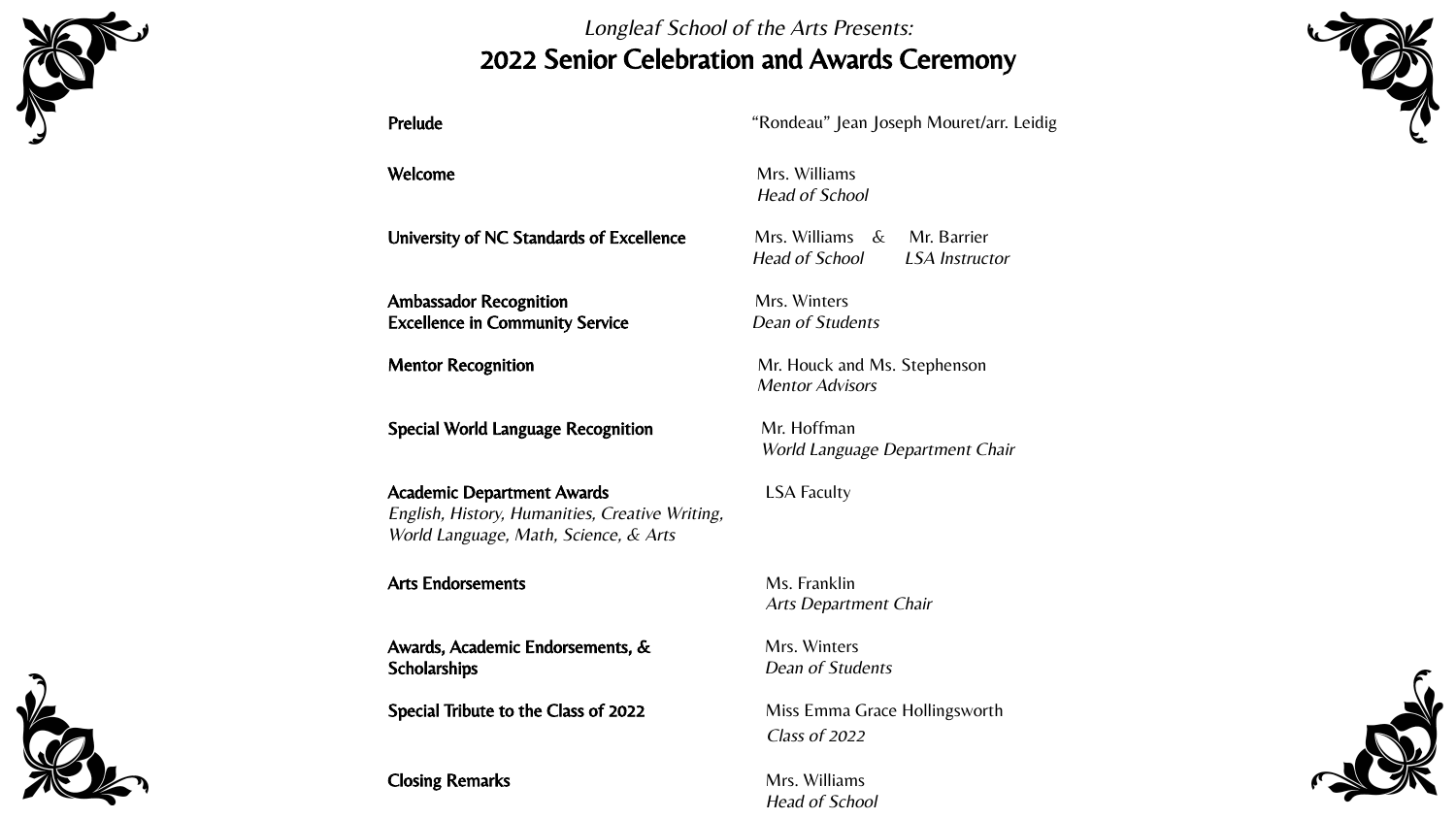

Julia Apostolopoulos Elijah Baine Olivia Birky Andrew Bowen Melanie Brinson Alex Chaney Sean Chasse Arwen Sophia Coble Jace Collura-Lambright Ava Copney Jade Daniels Michelle De Munk Zion Dennis Taj Despotovic Reece DeWitt Oliver Ditenhafer Lucas Duffin Candace Dupree Bendenur Fidan Nova Foster

#### University of North Carolina Standards of Excellence Recognition

The following students are recognized for the University of North Carolina Standard of Excellence



Laura Fusco Grace Ganote Samuel Gilmore Michael Grovenstein Andrew Gunning-Williams Zynaisa Harris Emily Hartsoe Trinity Hayes Natalie Helfrich Evie Henson Kanna Hirasawa McKenzie Ho Emma Grace Hollingsworth Wren Holt Jordan Ingersoll Melissa Jeffris Isabella Jensen Lauren Johnson

Samuel Keil Scout Klein Matthew McCray Amirah McMahon Amelia Mehr Lucas Michael Ava Mizzell-Johnson Donovan Muhammad Kerrie Noble Elijah Ovalle Noel Phillips Callie Pisarik Ashley Placide Anya Powe Alexander Robinson Marielle Rosalez Cayla Smith McKenna Terlaje

Quincy Terry Aaliya Tinae English Grayson Tracy Elizabeth Valdez-House Nicole Viator Kaudia Williams Nia Williamson Madison Woody-O'Keefe

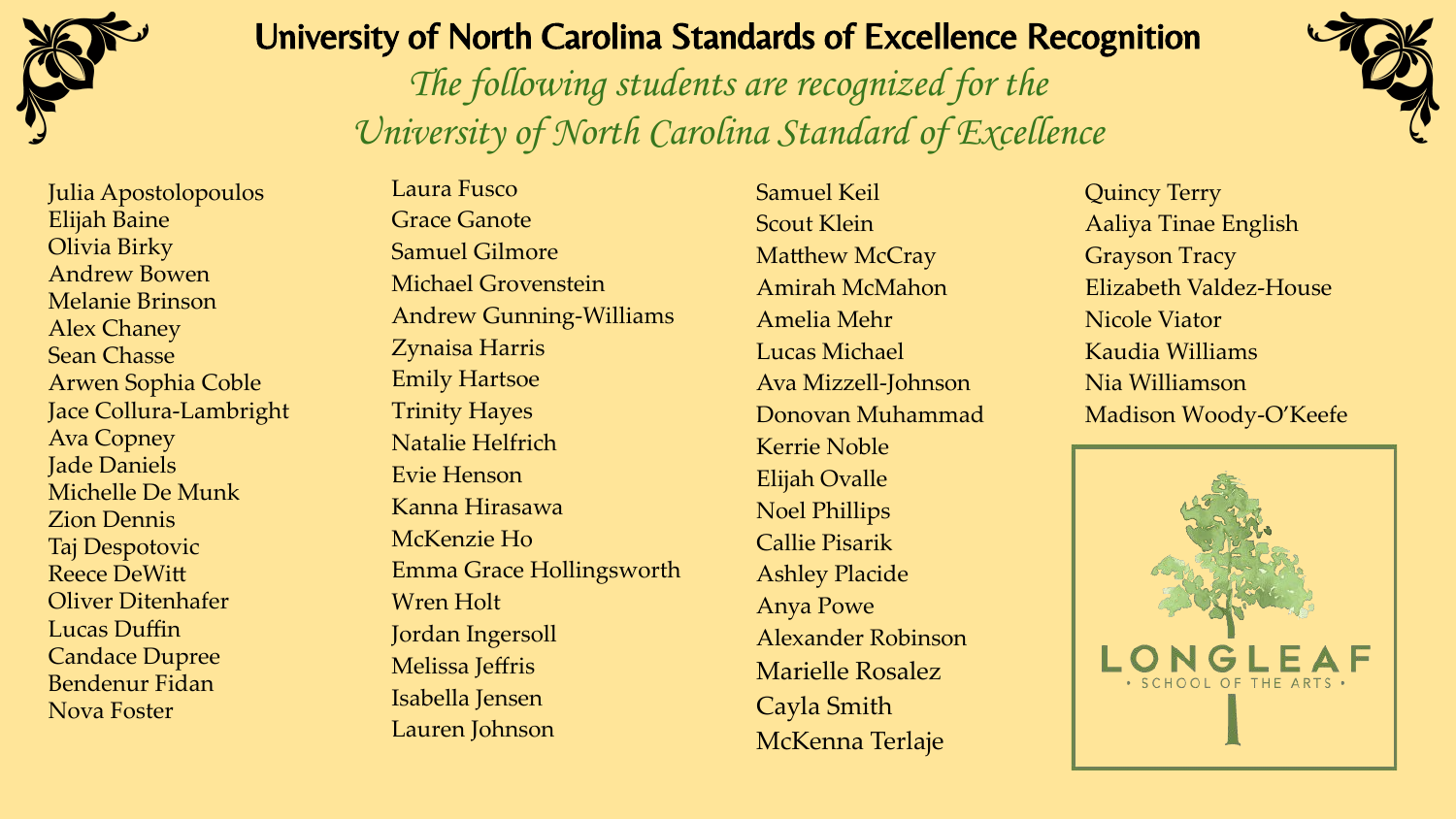

#### Student Ambassadors

The following students are recognized for Excellence in Leadership as Student Ambassadors

Andrew Bowen Melanie Brinson Arwen Sophia Coble Emily Hartsoe Natalie Helfrich

McKenzie Ho Amelia Mehr Lucas Michael Marielle Rosalez Kaudia Williams







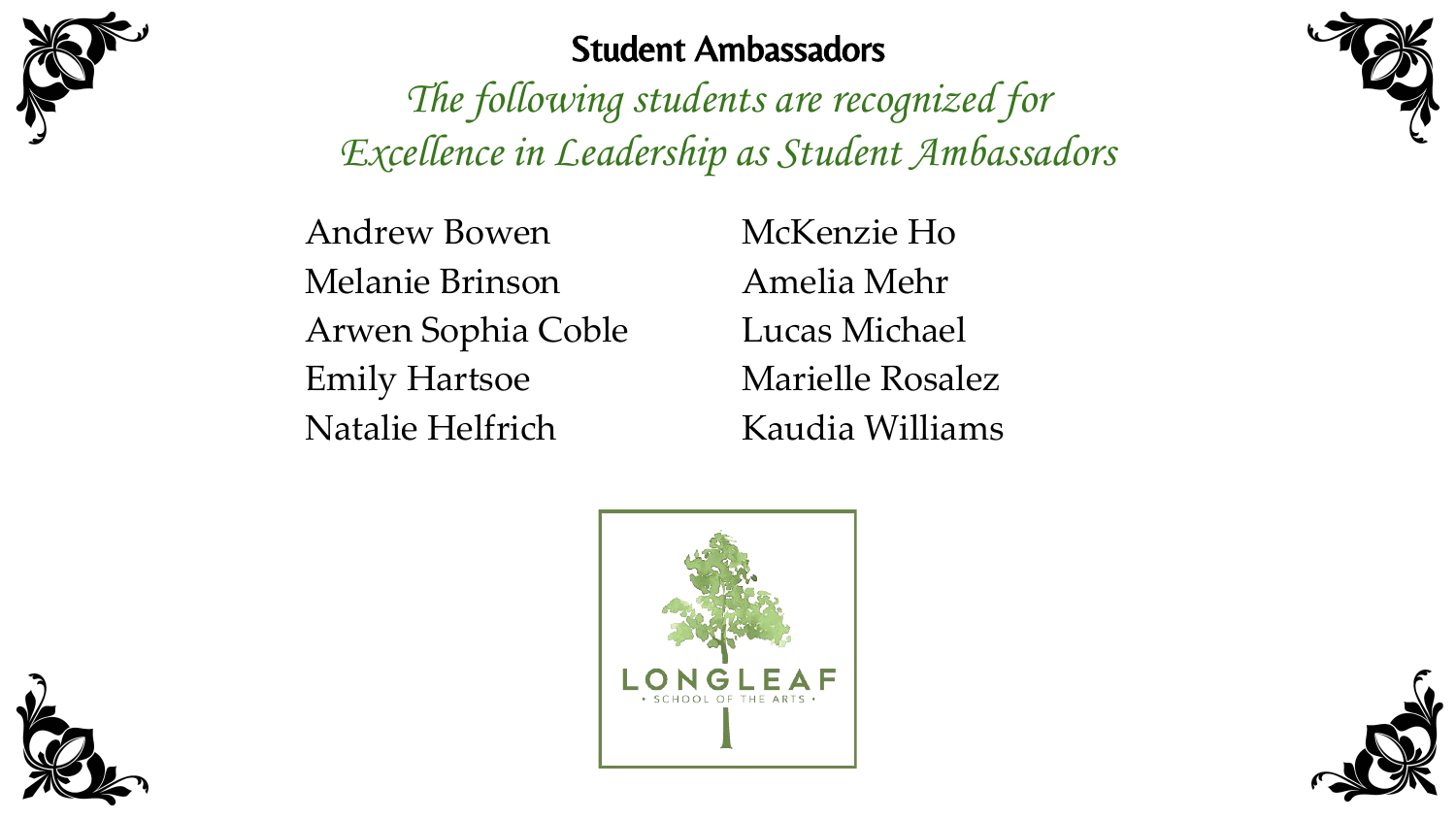

#### Excellence in Community Service

The following students are recognized for Community Service Excellence



Julia Apostolopolous Elijah Baine Olivia Birky Andrew Bowen Melanie Brinson Zion Dennis Oliver Ditenhafer Lucas Duffin Emily Hartsoe

Natalie Helfrich Wren Holt Jordan Ingersoll Isabella Jensen Lauren Johnson Amelia Mehr Donovan Muhammad Anya Powe Marielle Rosalez Elizabeth Valdez-House





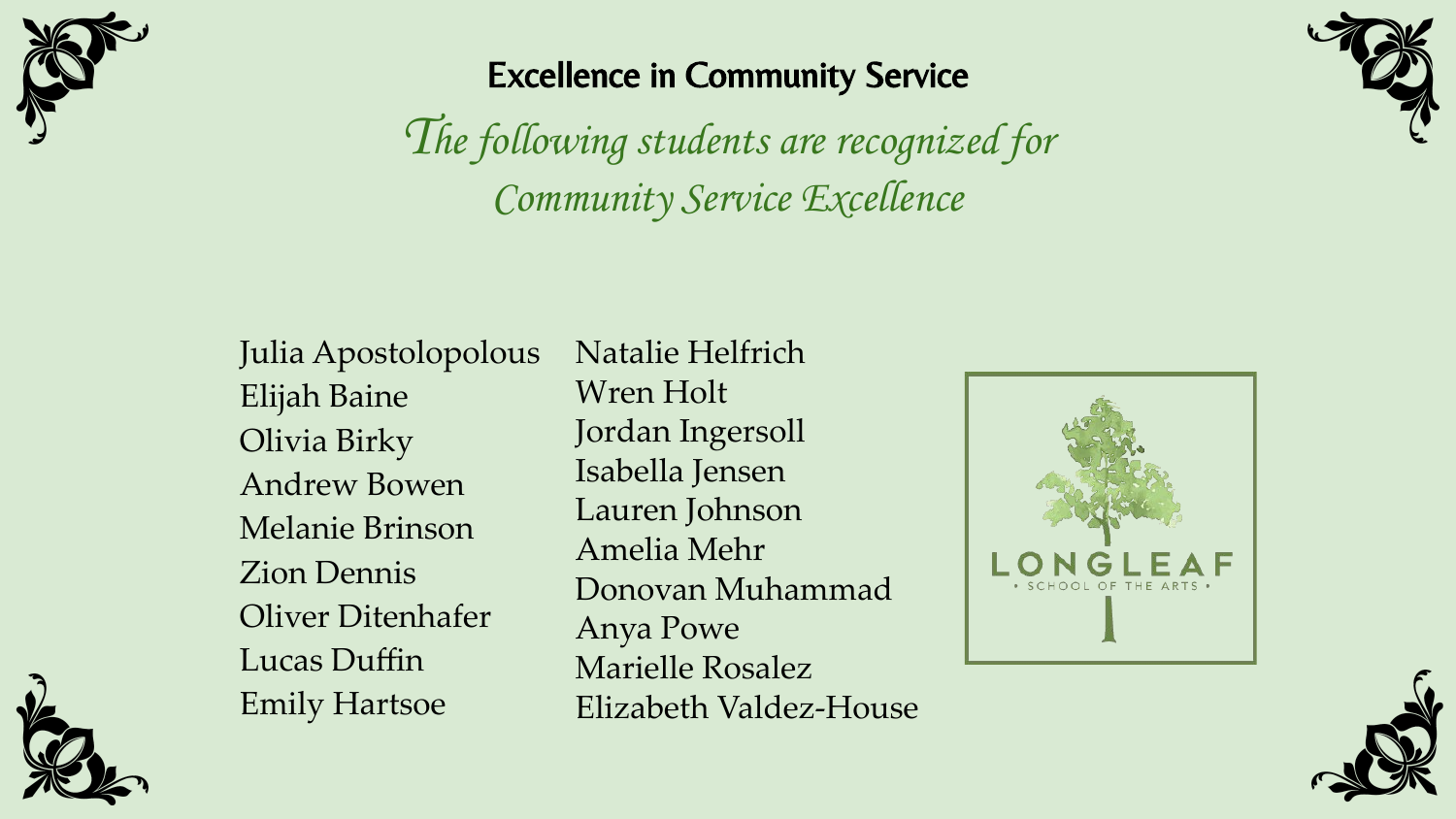



## Mentor Recognition

The following students are recognized for Contributions to the Peer Mentor Program

Julia Apostolopoulos Andrew Bowen Melanie Brinson Oliver Ditenhafer Bendenur Fidan Grace Ganote Emily Hartsoe Natalie Helfrich

McKenzie Ho Jordan Ingersoll Melissa Jeffris Isabella Jensen Amelia Mehr Lucas Michael Marielle Rosalez Cayla Smith





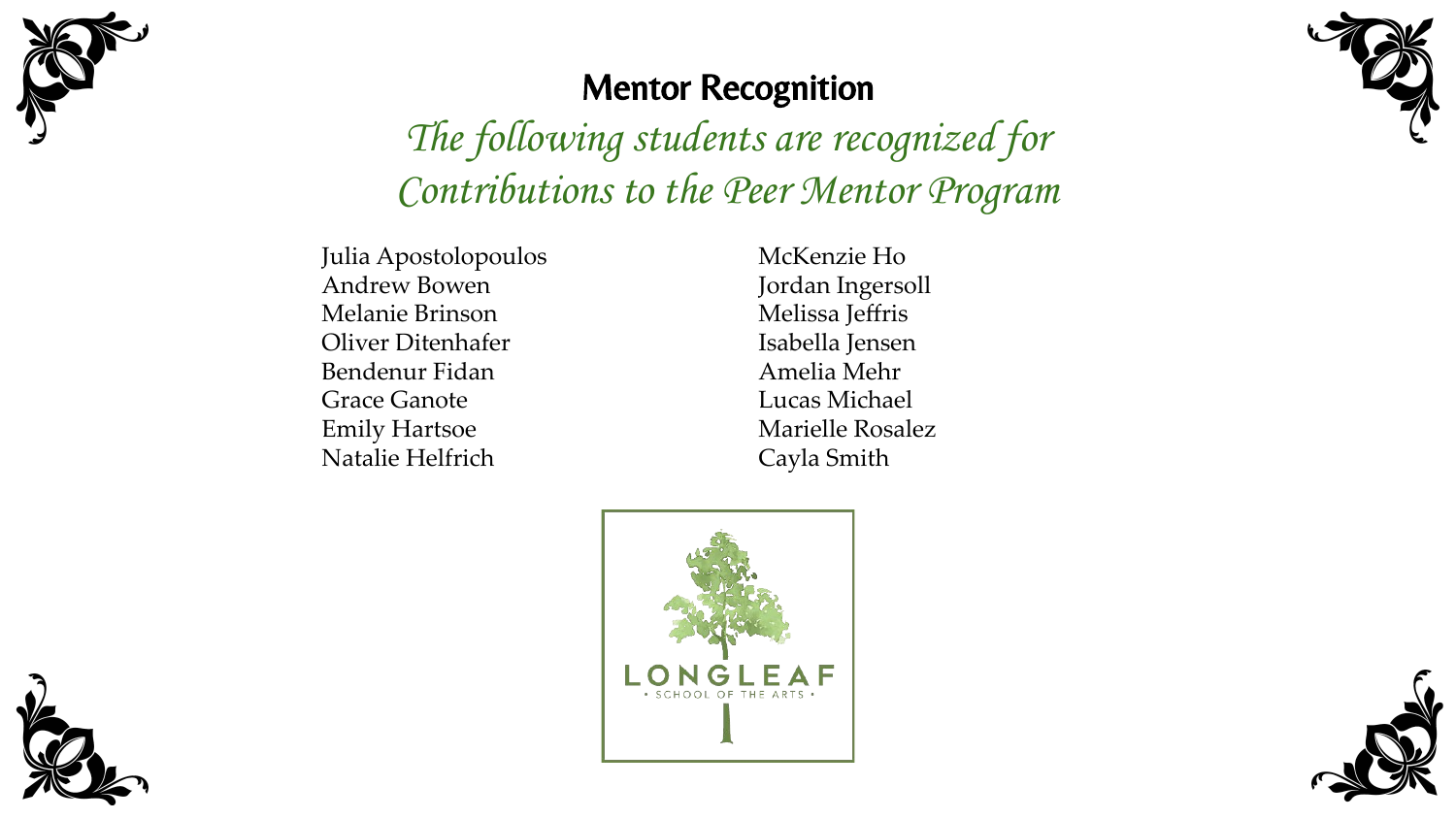

#### Academic and Arts Department Recognition



These special awards are now presented by the Faculty of LSA





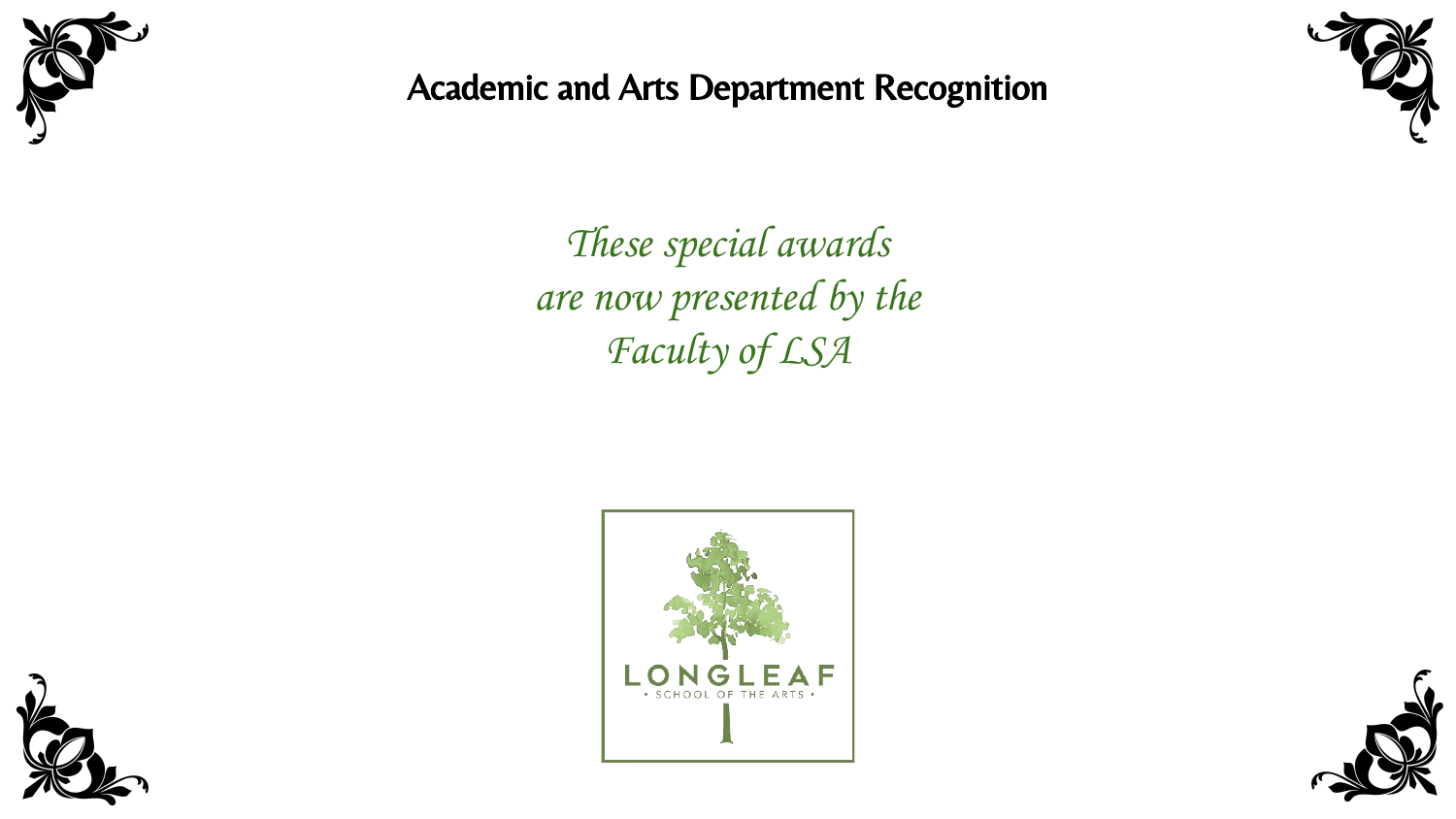

#### Arts Endorsements



These students are recognized for achieving the intensive course of study required to earn an Arts Endorsement





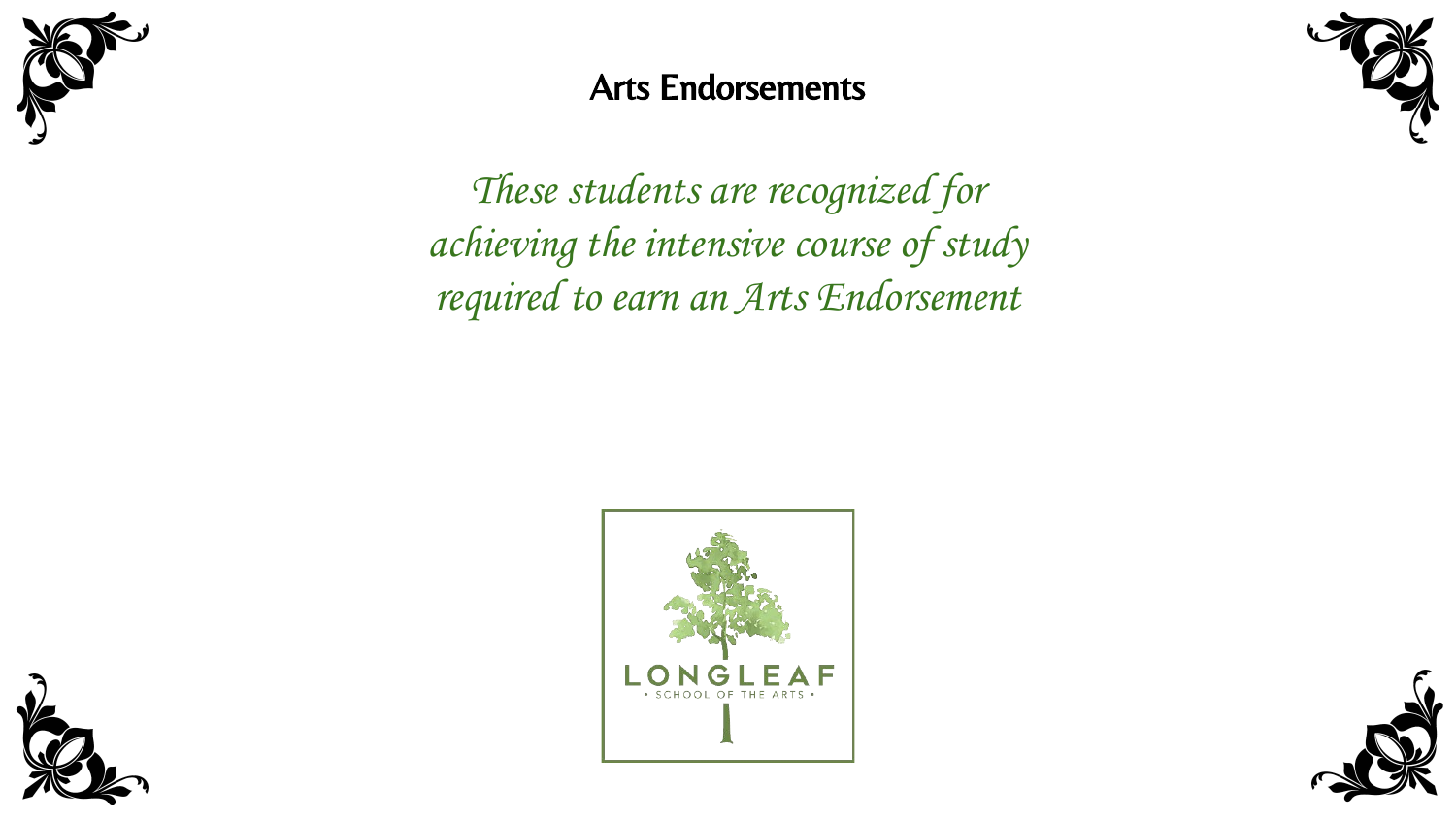

#### College/UNC Endorsement

The following students are recognized for receiving the College/University of North Carolina Endorsement



Julia Apostolopoulos Elijah Baine Oliva Birky Andrew Bowen Melanie Brinson Alex Chaney Sean Chasse Arwen Sophia Coble Jace Collura-Lambright Ava Copney Jade Daniels Michelle DeMunk Taj Despotovic Oliver Ditenhafer Lucas Duffin

Candace Dupree Bendenur Fidan Nova Foster Laura Fusco Grace Ganote Michael Grovenstein Andrew Gunning-Williams Emily Hartsoe Trinity Hayes Natalie Helfrich Evie Henson Kanna Hirasawa McKenzie Ho Wren Holt Jordan Ingersoll Melissa Jeffris Isabella Jensen

Lauren Johnson Scout Klein Amirah McMahon Amelia Mehr Lucas Michael Ava Mizzell-Johnson Kerrie Noble Noel Phillips Callie Pisarik Ashley Placide Alexander Robinson Marielle Rosalez Cayla Smith McKenna Terlaje Aaliyah Tinae English Grayson Tracy Kaudia Williams

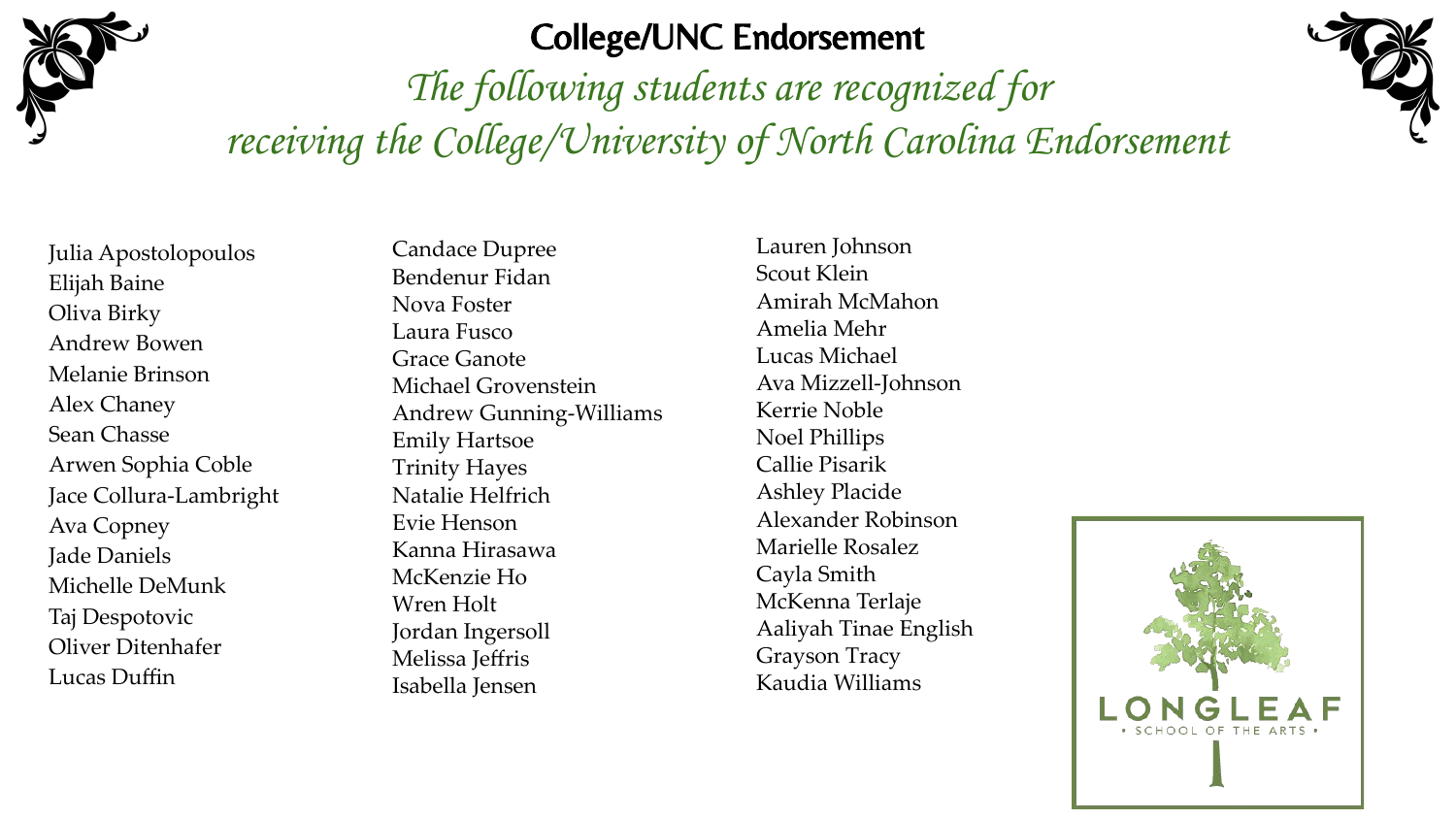

#### North Carolina Academic Scholars

The following students are recognized for receiving the North Carolina Academic Scholars Endorsement



Julia Apostolopoulos Olivia Birky Andrew Bowen Melanie Brinson Oliver Ditenhafer Candace Dupree Bendenur Fidan Laura Fusco Grace Ganote

Michael Grovenstein Emily Hartsoe Natalie Helfrich McKenzie Ho Wren Holt Jordan Ingersoll Melissa Jeffris Isabella Jensen

Scout Klein Amelia Mehr Lucas Michael Ava Mizell-Johnson Kerrie Noble Alexander Robinson Marielle Rosalez Cayla Smith





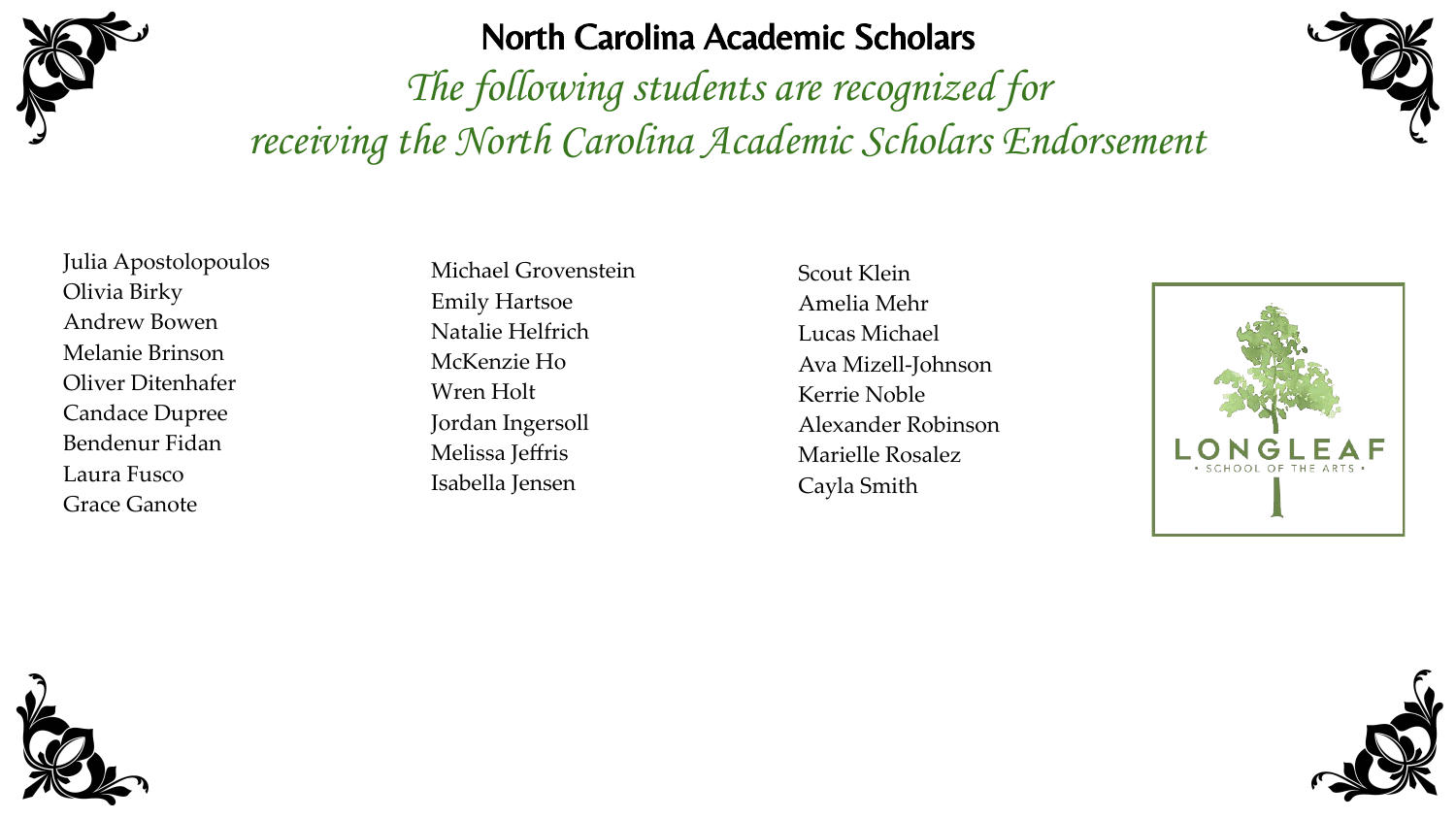

#### AP Scholars

The following students are recognized for Achievement in AP Testing

Andrew Bowen Natalie Helfrich Isabella Jensen Kerrie Noble







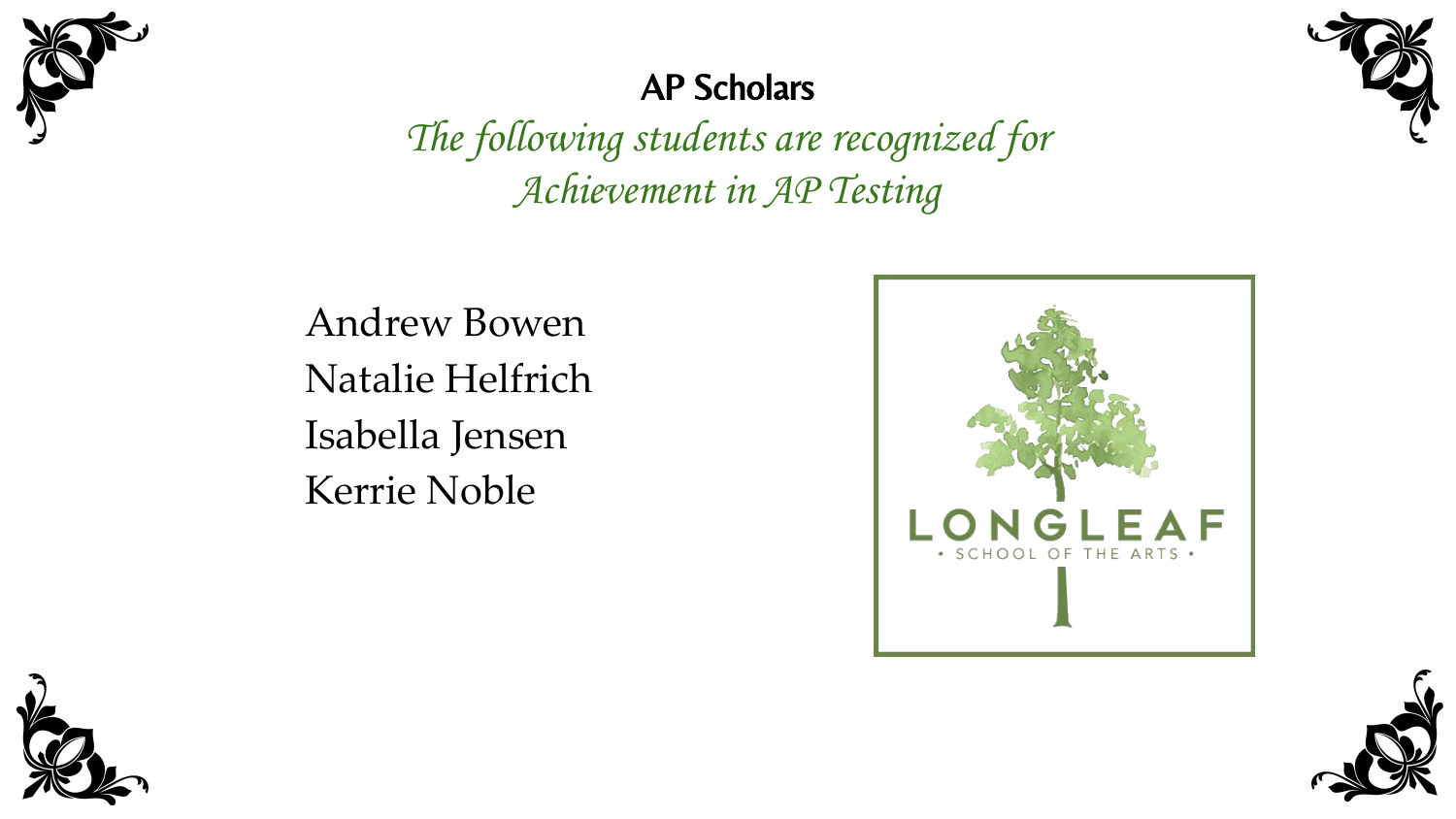

Scholarship Recognition



## These students are recognized for Merit Scholarship nominations and acceptance





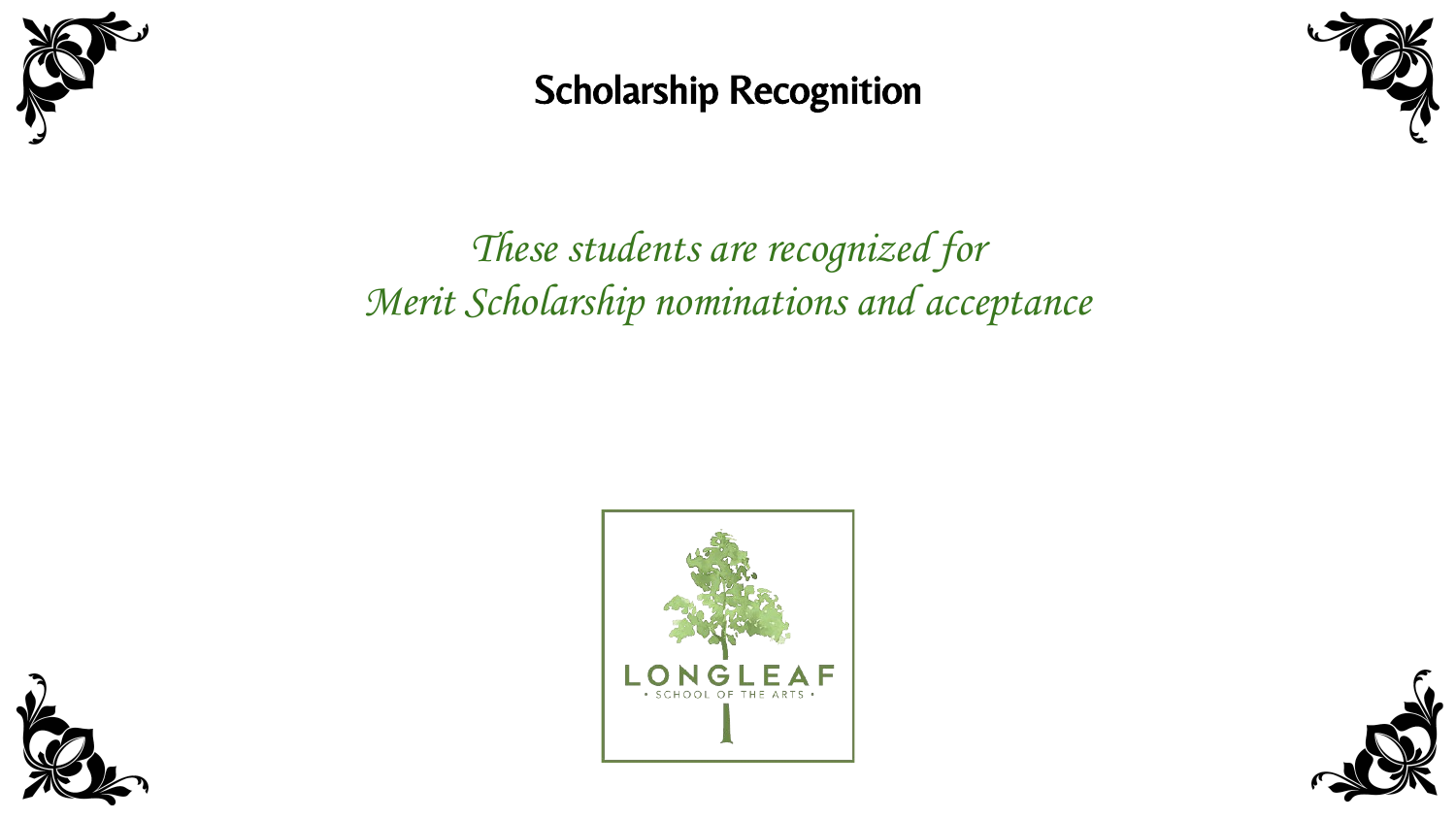





Olivia Birky Bendenur Fidan Grace Ganote Melissa Jeffris Scout Klein Alexander Robinson Marielle Rosalez





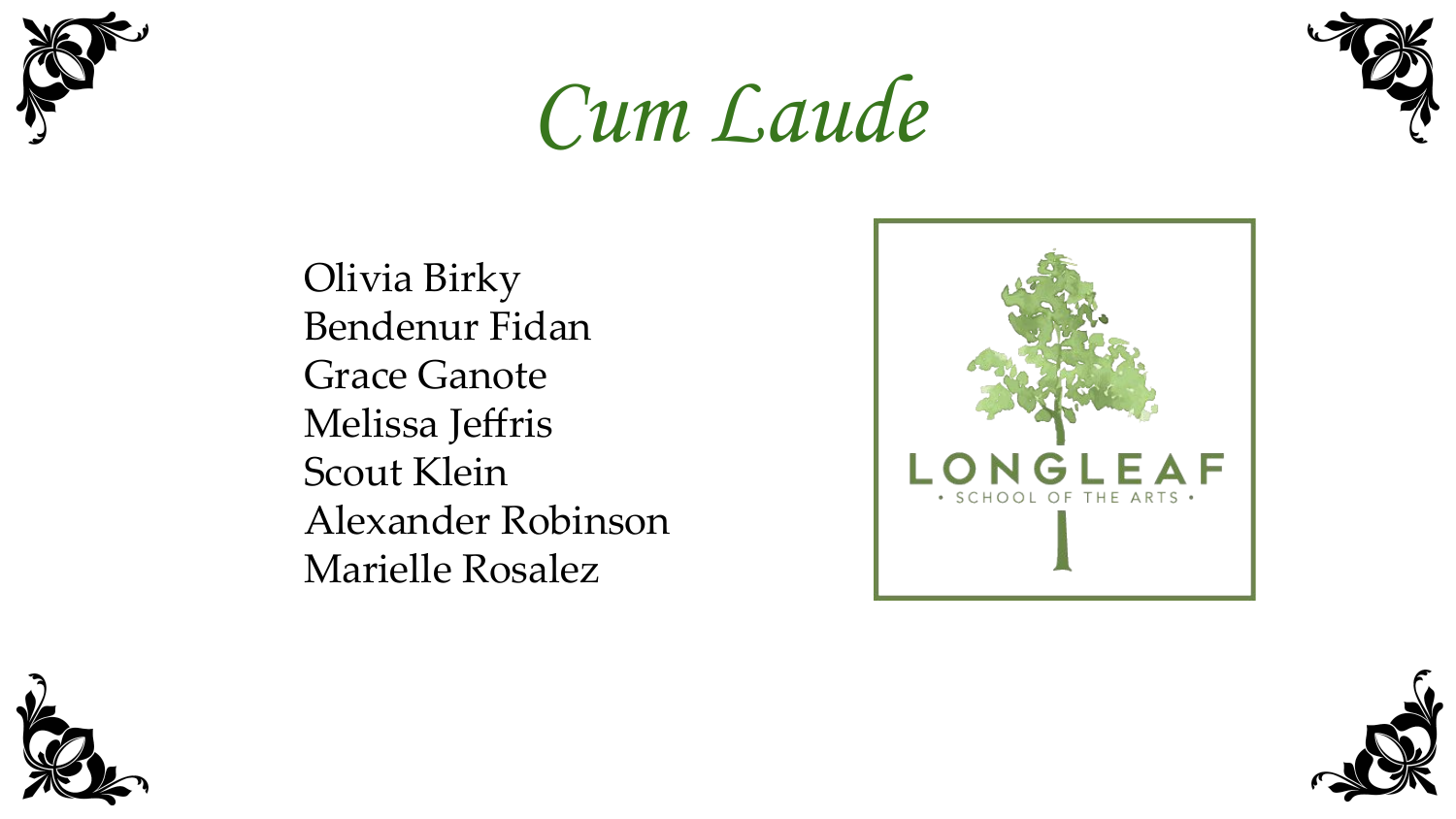



Magna Cum Laude

Melanie Brinson Candace Dupree Michael Grovenstein McKenzie Ho Wren Holt





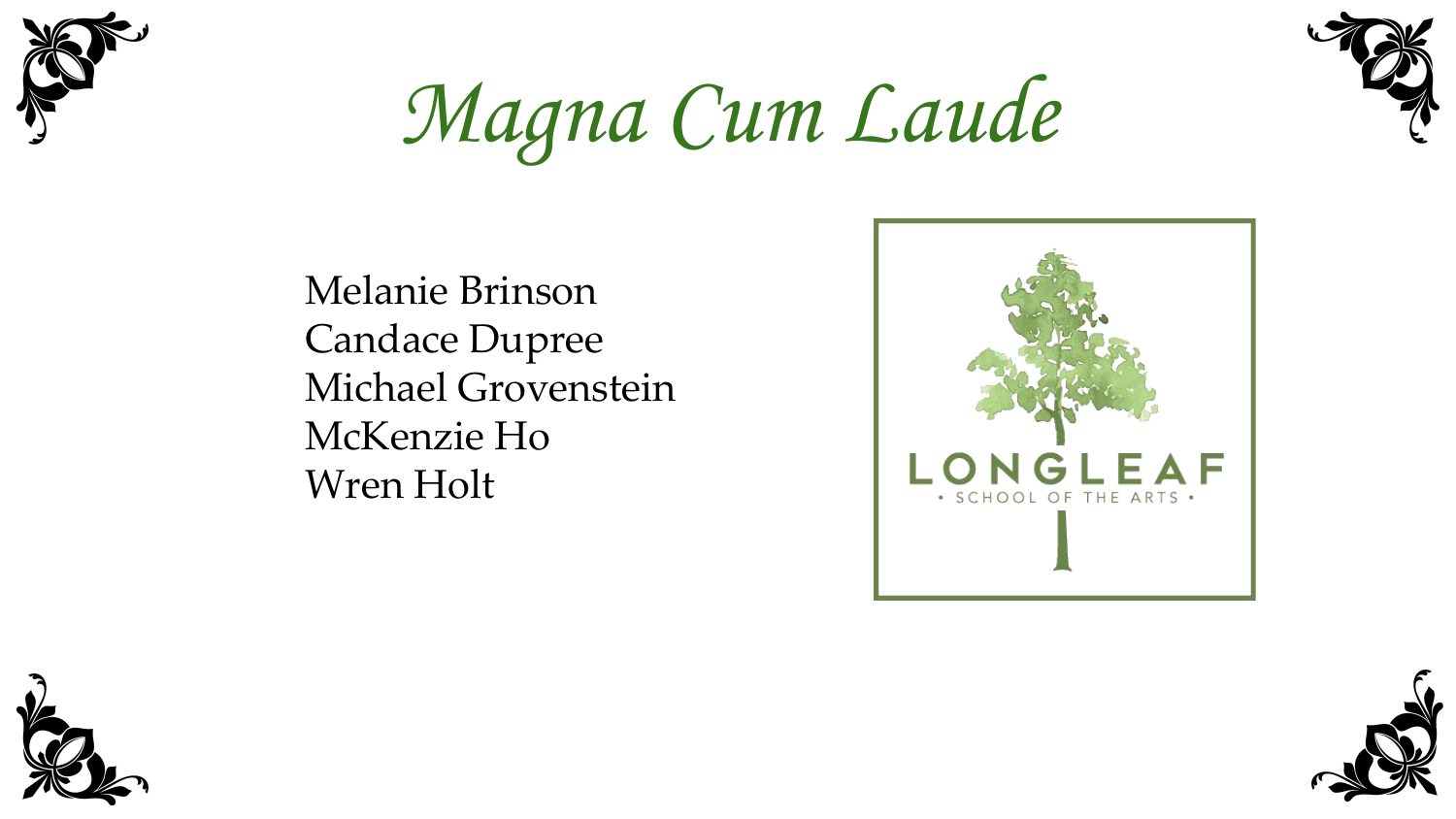



Summa Cum Laude

Andrew Bowen Emily Hartsoe Natalie Helfrich Jordan Ingersoll Isabella Jensen Amelia Mehr Kerrie Noble





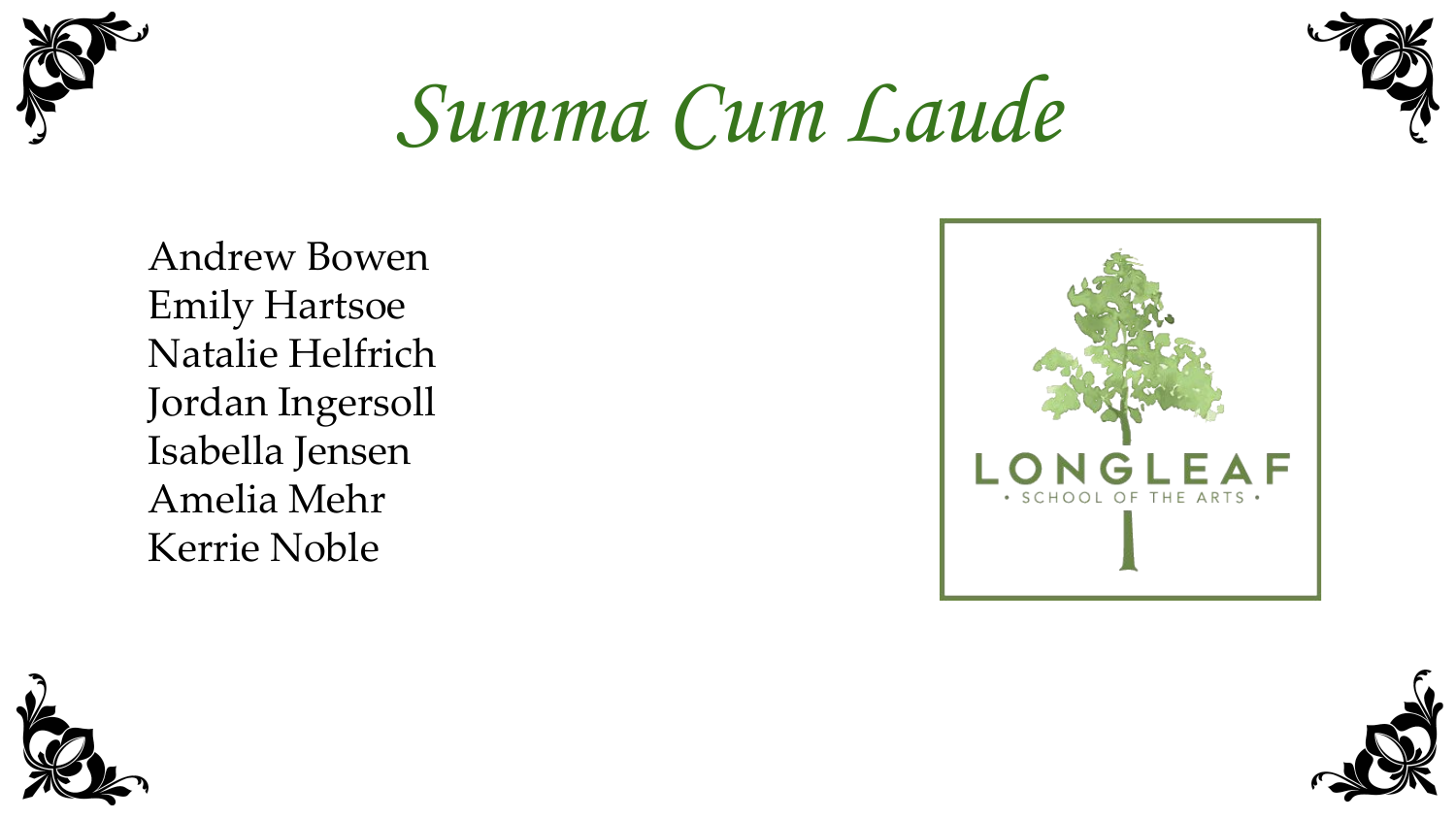

### Special Tribute to the Class of 2022



Delivered by Emma Grace Hollingsworth Member of the Class of 2022





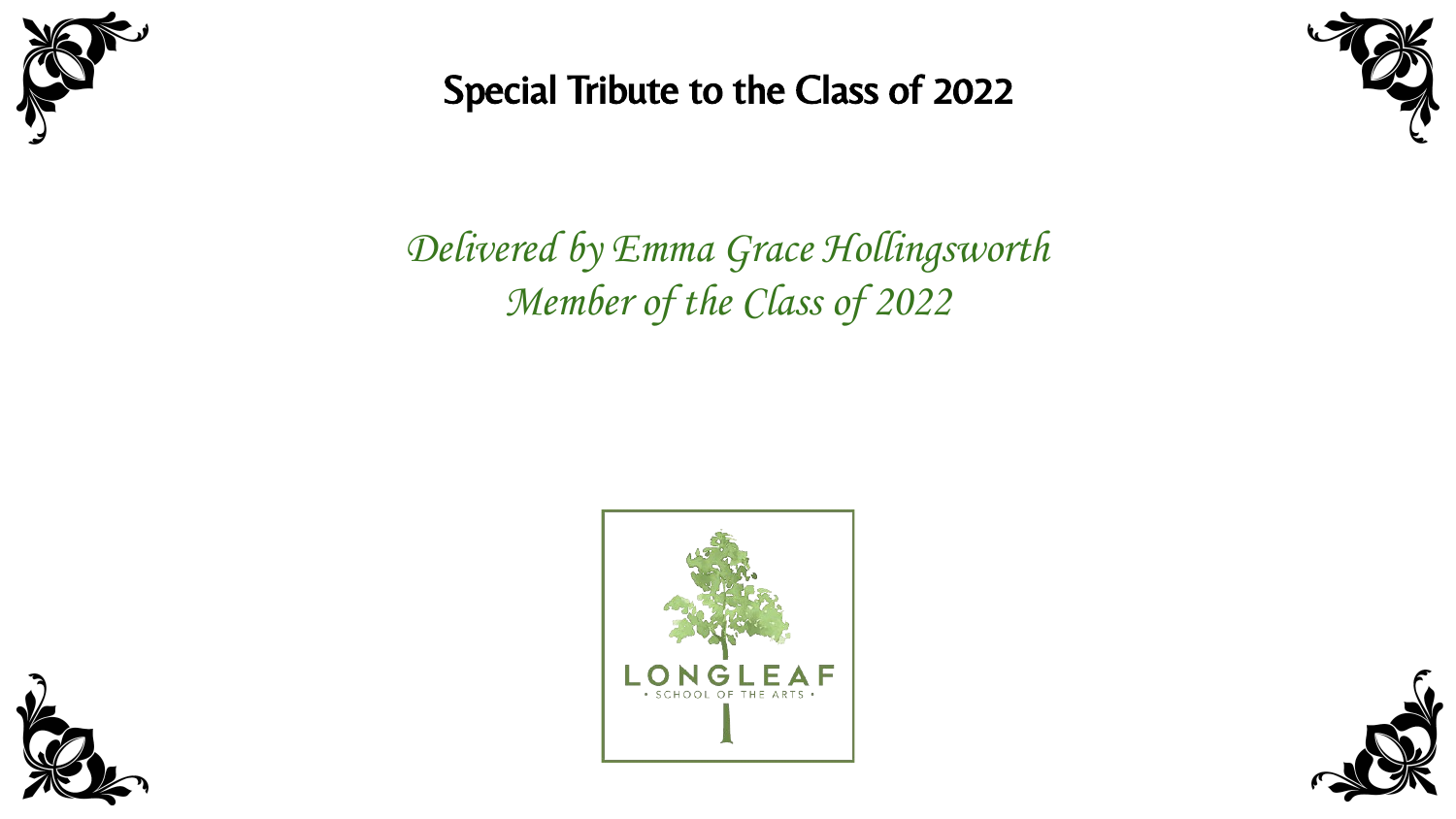



Longleaf School of the Arts would like to say a special thank you and acknowledgement to all of the seniors who put forth their very best effort in their arts and academics. It is this kind of dedication and spirit that makes Longleaf School of the Arts a special place for an excellent education.

Thank you to the parents and families of all of our students for their continued support in making our school grow into the wonderful educational institution it is. The things that make us special could not be accomplished without the love and support of our families! We appreciate the hard work and commitment that it takes to make our students so successful! Congratulations, Class of 2022!

Sincerely,

LSA Staff, Mrs. Williams, Mrs. Winters, & Ms. Chidwick